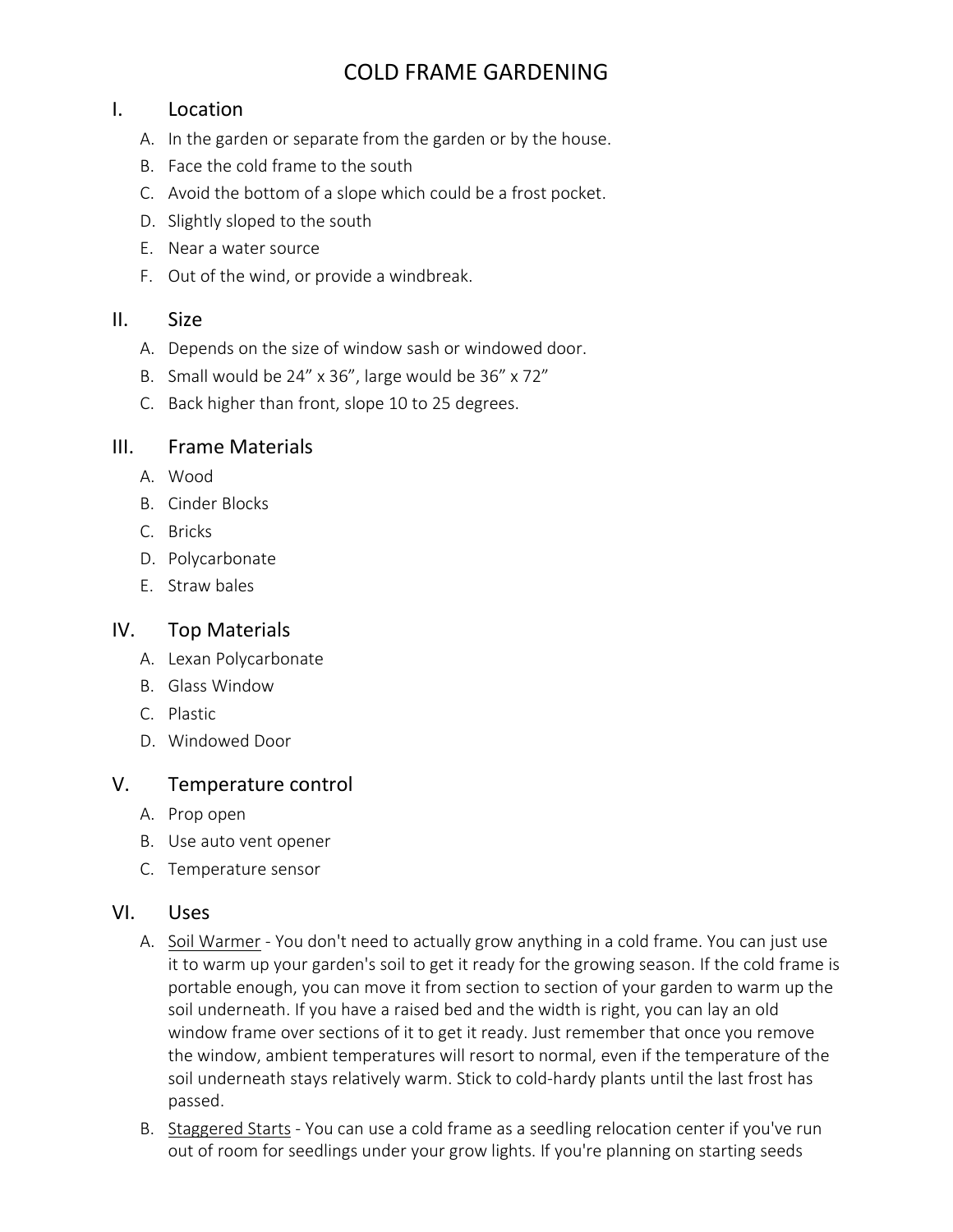indoors, you'll need to start them grouped into various start dates: Some need to be started indoors 6-8 weeks before the last frost, others 4-6 weeks, and so on. You can transfer some of your mature seedlings to a cold frame to make room for another round of seedlings.

- C. Direct Sow You can also start your seeds early directly into the cold frame. Some seed packets recommend sowing seeds directly into the ground, especially if they do not transplant well. In a cold frame, your average last frost date might be a month earlier than in your garden. Just keep the seedbed moist and vent it frequently to avoid damping-off, where seeds or seedlings rot before they get a chance to mature.
- D. Hardening Off If you've started seeds indoors under grow lights, allow your seedlings to adjust to outdoor temperatures and light variations by introducing them first in a cold frame before you plant them into the ground. Before you bring your seedlings outdoors and into the cold frame, wait until the seedlings develop two or more sets of leaves beyond the first set, called cotyledons, that appear soon after germination.
- E. Frost Protection Early in the season, you may have put out potted plants, hoping that you've judged it correctly that there will be no more frosts. But if a frost is in the forecast, you can move your pots into a cold frame to protect them. A cold frame will be 5 degrees F warmer, or more, than the outside temperatures, so this won't protect impatiens when it's 20 degrees below outside, but it may protect them when it's 36 degrees F.
- F. Propagation Center Use your cold frame any time of year to propagate new plants. Snip off runners or suckers such as those on a mint or tomato plant, pot them up, and keep them in your cold frame (covered or not) to give them a good start before transplanting.
- G. Artificial Tropics Give your tropical plants a taste of home. You can convince tomatoes and chili peppers that they live in their native tropics by growing them in a cold frame all summer. Just make sure that they are adequately watered and vented regularly, especially in extreme heat.
- H. Detention Center If your cold frame has a bottom (most don't), you can use it to grow plants outdoors that might otherwise take over your garden. Mint is a notoriously vigorous colonizer, sending rhizomes in every direction. With a garden box filled with at least 18 inches of soil, you can grow mint and other aggressive colonizers outdoors without fear. Just don't fill your cold frame with so much soil that the plant can send runners over the top of the frame and out into your garden.
- I. Season Extender Perhaps the most enticing reason for a cold frame is the possibility of eating fresh vegetables throughout the winter. Grow cold-tolerant herbs and vegetables directly in your cold frame by starting seeds in late summer or early fall. Your plants will grow until the days get shorter and winter approaches. After their growing season ends, keep your plants moist over the winter, though do not over-water. Keep the plants out of the wind and away from direct sun (to prevent premature growth). Vent the cold frame periodically. Protect the plants with a layer of leaves or mulch. Over the winter, your veggies and herbs will stay in semi-dormancy, ready for you to harvest them until spring comes.
- J. Mini Shed When you're not growing anything in your cold frame, you can use it as a convenient place to store your gardening tools, especially those that you use all the time during the growing season.